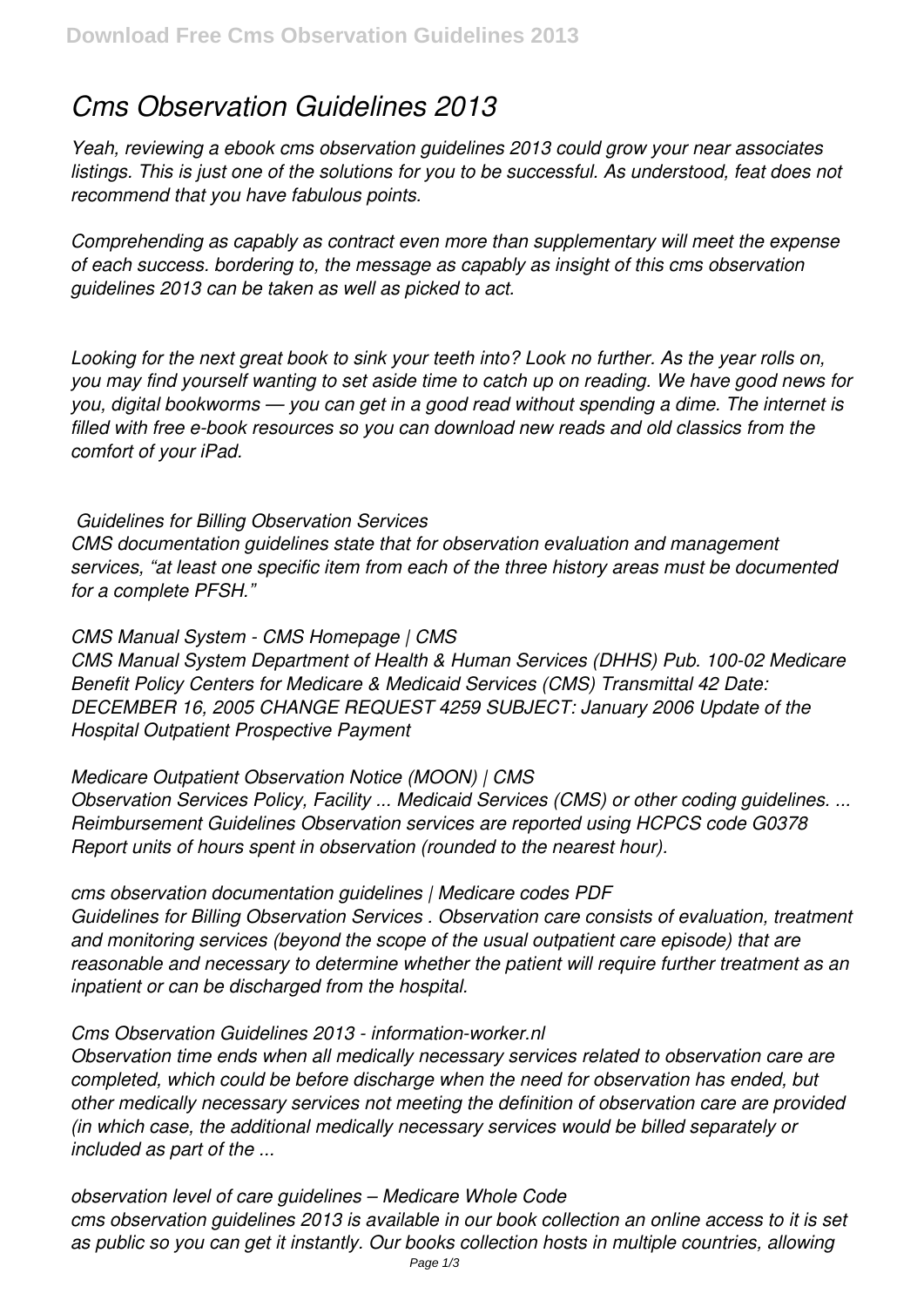*you to get the most less latency time to download any of our books like this one.*

## *CMS Manual System - CMS Homepage | CMS*

*Assigning you to observation status using observation guidelines saves them money, but might end up costing you more. When you're put in the hospital, knowing whether you've been admitted as an inpatient or put on observation status is important to you financially.*

# *Regulations & Guidance | CMS*

*Cms Observation Guidelines 2013 Cms Observation Guidelines 2013 Meet the Webflow CMS A CMS that works for everyone Build any custom content structure Medicare Outpatient Observation Notice CMS MOON Form Hometown Health's video guide to understanding the Medicare Outpatient Observation (aka the MOON) form.*

# *Observation Stays Fact Sheetact Sheet*

*If observation criteria are met the composite APC 8011 will be paid if observation time related to direct referral does not meet observation guidelines, the payment for G0379 is \$525.30. Answer For CY 2019, CMS will again pay for a direct referral to observation using code G0379 (now recognized under APC 5025.*

# *FAQ: Observation Services*

*OBSERVATION SERVICES CPT CODES: 99218-99220, 99224 – 99226 T This Fact Sheet is for informational purposes only and is not intended to guarantee payment for services, all services submitted to Medicare must meet Medical Necessity guidelines. The definition of "medically necessary" for Medicare purposes can be found in Section 1862(a)(1)(A) of*

# *Cms Observation Guidelines 2013*

*CMS Builds on Commitment to Transform Healthcare Through Competition and Innovation Home A federal government website managed and paid for by the U.S. Centers for Medicare & Medicaid Services. 7500 Security Boulevard, Baltimore, MD 21244*

# *medicare observation billing guidelines 2016 | Medicare ...*

*cms observation documentation guidelines. PDF download: CMS Manual System. medical necessity requirements for CPT codes 99221 through 99223 are not ….. C. Documentation Requirements for Billing Observation or Inpatient Care … CMS Manual System. Jan 1, 2010 … 1230/30.6.8/ Payment for Hospital Observation Services (Codes 99217 ….. C.*

# *Fact Sheet: Two-Midnight Rule | CMS*

*Observation care is a set of specific, clinically appropriate services, which include ongoing short term treatment, assessment, and reassessment. Observation services are commonly ordered for patients who present to the emergency department and who then require a significant period of treatment or monitoring in order to make a decision concerning their admission or discharge.*

## *cms observation documentation requirements ...*

*observation level of care guidelines. January 19, 2019, admin, Leave a comment. AARP health insurance plans (PDF download) Medicare replacement (PDF download) AARP MedicareRx Plans United Healthcare (PDF download)*